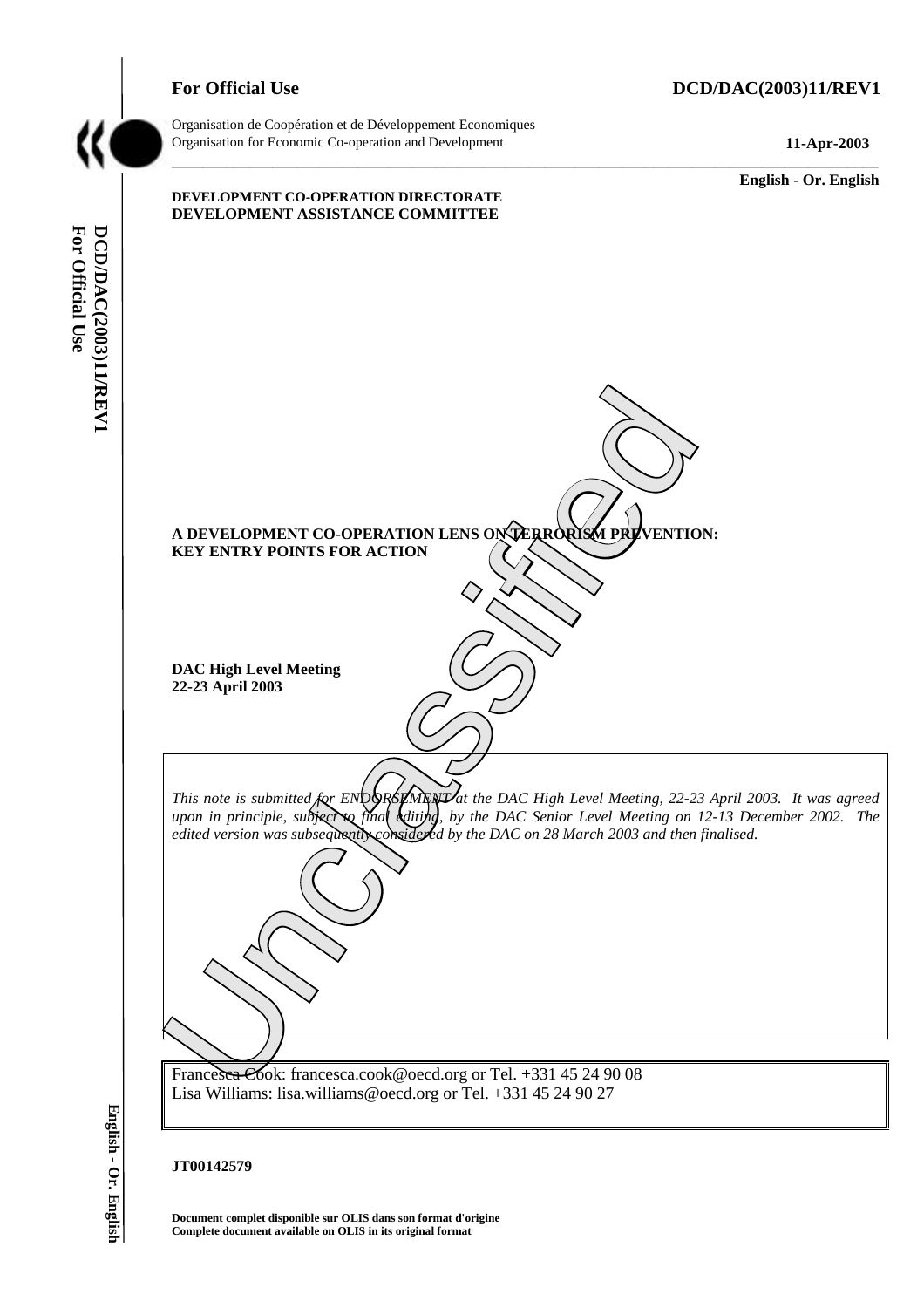#### **A Development Co-operation Lens on Terrorism Prevention: Key Entry Points for Action**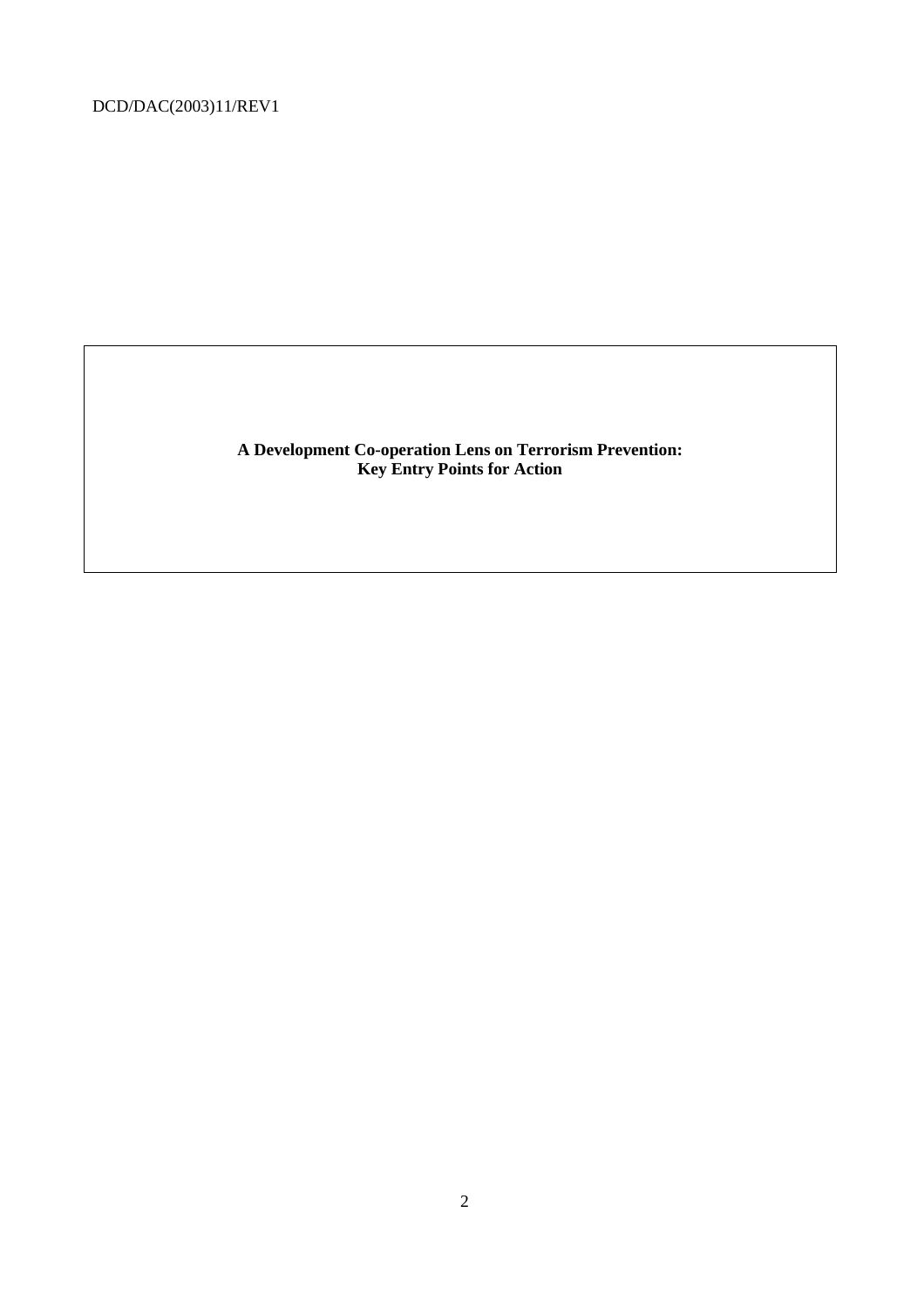### **TABLE OF CONTENTS**

| <b>Policy Statement: A Development Co-operation Lens on Terrorism Prevention</b> |                                                                                               |
|----------------------------------------------------------------------------------|-----------------------------------------------------------------------------------------------|
| I.                                                                               |                                                                                               |
| II.                                                                              | What Role Can Development Co-operation Play in Helping to Prevent Support for                 |
| A.                                                                               |                                                                                               |
| В.                                                                               | Dissuade Disaffected Groups from Embracing Terrorism and Other Forms of Violent Conflict 8    |
| C.                                                                               | Deny Groups or Individuals the Means to Carry Out Terrorism: Reinforce Governance  11         |
| D.                                                                               | Strive for Coherent, Complementary and Consistent Policies: Sustain Broad-Based International |
| Ш.                                                                               |                                                                                               |
|                                                                                  |                                                                                               |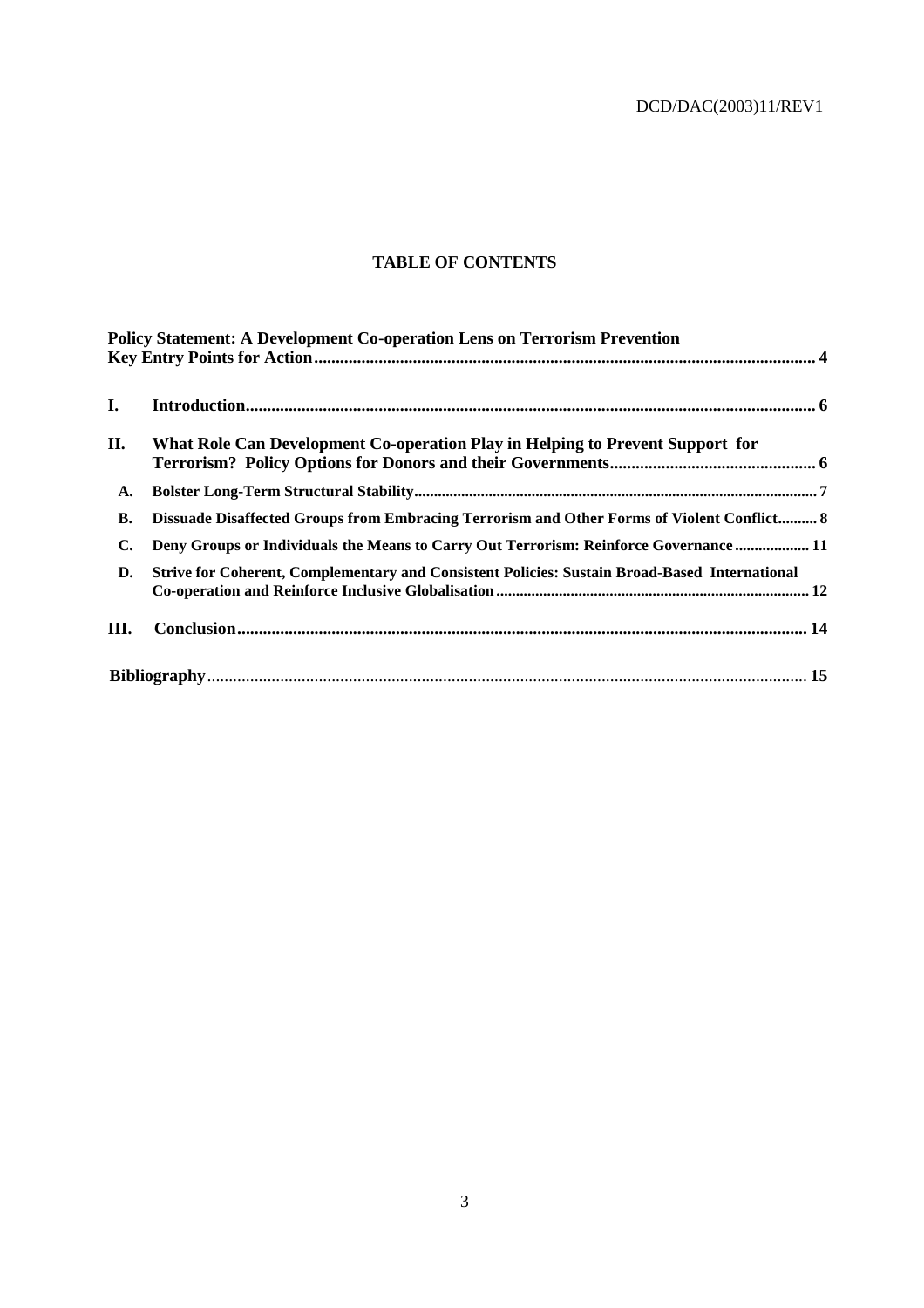# **Policy Statement: A Development Co-operation Lens on Terrorism Prevention Key Entry Points for Action**

There are complex links between the causes of terrorism and the role various actors play (government, civil society, business and criminal elements) in promoting or combating them. It is a challenge for all parts of government to continue to deepen understanding of these links, to define appropriate roles and consider policy options. OECD governments need to rally actors in trade, defence, foreign affairs, finance and development agencies to work together to articulate clearly roles in combating terrorism. Against this background, we will work to:

#### **Bolster Long-Term Structural Stability**

- 1. **Reinforce the ways donors and their governments strengthen structural stability by reconfirming and implementing the important visions and agreements** set forth in: the Millennium Development Goals, DAC *Shaping the 21st Century Strategy*, the DAC Guidelines series and work on difficult partnerships. This includes in particular *Helping Prevent Violent Conflict* which identifies key facets of dealing with conflict that could apply to terrorism.
- 2. **Calibrate current aid allocations and approaches carefully where the prevention of terrorism is a relevant development objective**. Aid budgets may need to increase accordingly. Ensure that any necessary priority changes and budget reallocations are preceded by in-depth analysis of need and aid effectiveness so that development aid contributes to long-term structural stability and does not become an instrument of non-development interests.

#### **Dissuade Disaffected Groups from Embracing Terrorism and Other Forms of Violent Conflict**

- 3. **Support community-driven development** to build the capacity of communities to resist extreme religious and political ideologies based on violence. **Encourage intra and inter-faith exchanges**, with full community participation, and work with religious and community leaders. Closed belief systems play into the hands of extremists, and terrorists.
- 4. **Help build effective and responsible media and public information strategies as powerful tools to prevent violence**. Provide space for informed and informal debate, advocacy and dialogue to help the public evaluate situations and find sustainable compromises.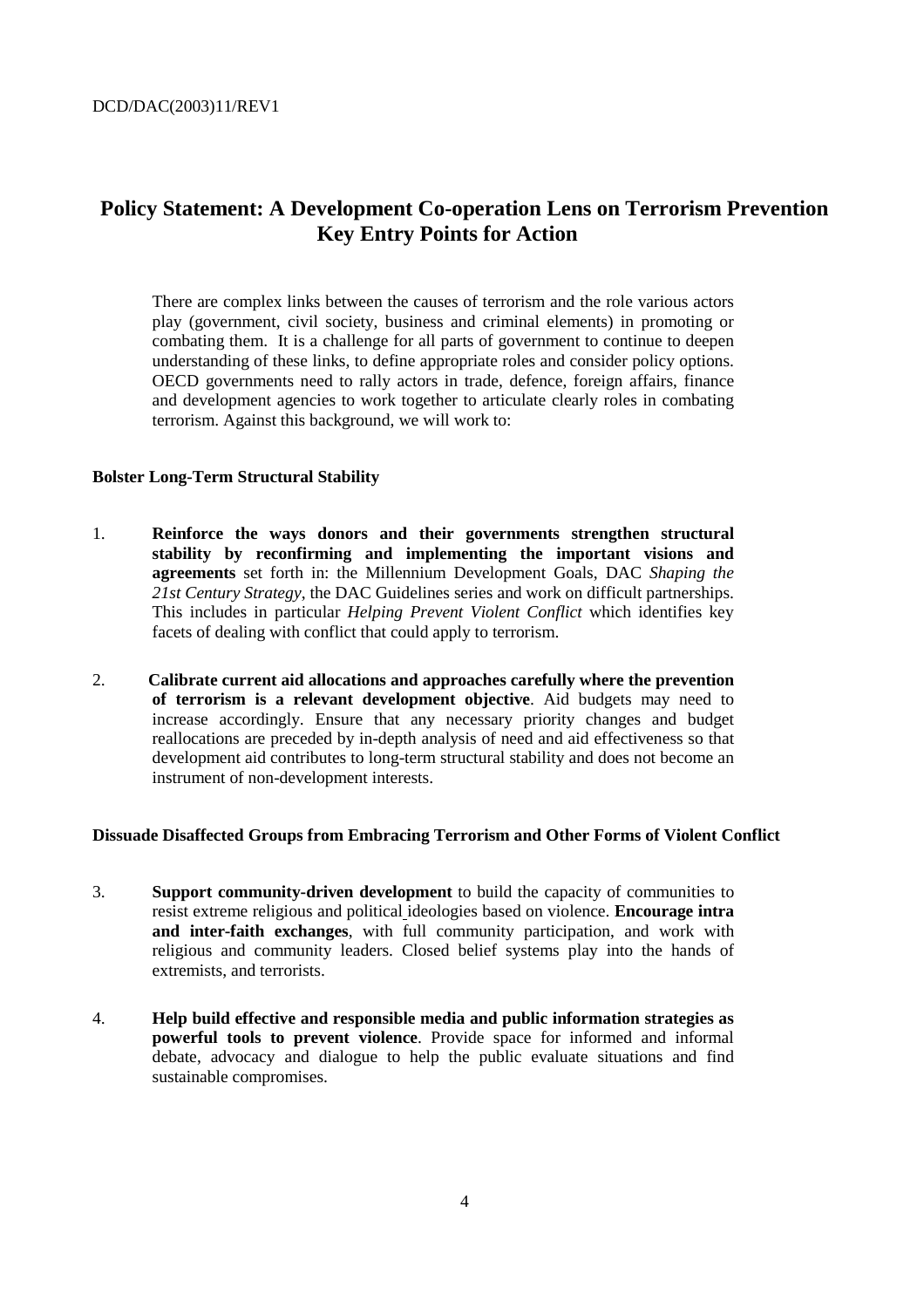- 5. **Give greater attention in donor programming to young people's job opportunities and education to prevent the emergence of fragile, disenfranchised youth**.Build their skills and abilities to meet their future needs and aspirations, especially for educated males, who are prime targets for terrorist organisations. Deepen analysis of the social changes brought about by development and the multiple causes of disaffection and exclusion among the young.
- 6. **Increase focus on people transiting out of poverty**. Their frustrations and educated energy can make them useful foot soldiers and supporters for terrorism. Reducing absolute income poverty remains vital, but approaches to inequality and exclusion should be given increased priority.

#### **Deny Groups or Individuals the Means to Carry Out Terrorism - Reinforce Governance**

- 7. **Support democratisation and modernisation from within local value systems** in a way that reconfirms and builds on the beliefs of different societies. Donors need to acknowledge political, religious and cultural sensitivities when translating "western" models in non-western cultures.
- 8. **Strengthen governance institutions including financial, security and justice systems – which will help prevent support for terrorism**. Reinforce the capacity of the private sector, banking regulators and finance ministries to reduce opportunities for corruption, money laundering, illicit trafficking of drugs, arms, people, and venues for terrorist financing and poor corporate governance.
- 9. **Stay engaged and work in fragile, conflict-prone countries** no matter how difficult the partnership may become. Though terrorists live, work in and take advantage of the efficient infrastructure and political openness in OECD and other countries, states with weak governance and disempowered civil societies are especially vulnerable and can unwittingly increase opportunities for criminal activities and terrorist training grounds.
- 10. **Improve how we learn from and work with diaspora**. Just as dispora can help increase tolerance and compromise, they can also underwrite violence, including terrorism.

#### **Promote Policy Coherence, Complementarity and Consistency**

11. **Strive to make globalisation an "inclusive" process** which will help reduce support for terrorism. This requires an increased aid effort as well as greater policy coherence, complementarity and consistency across the whole of our governments and within the multilateral system. A focus on human rights needs to be more tangible and visible as a basis of external assistance.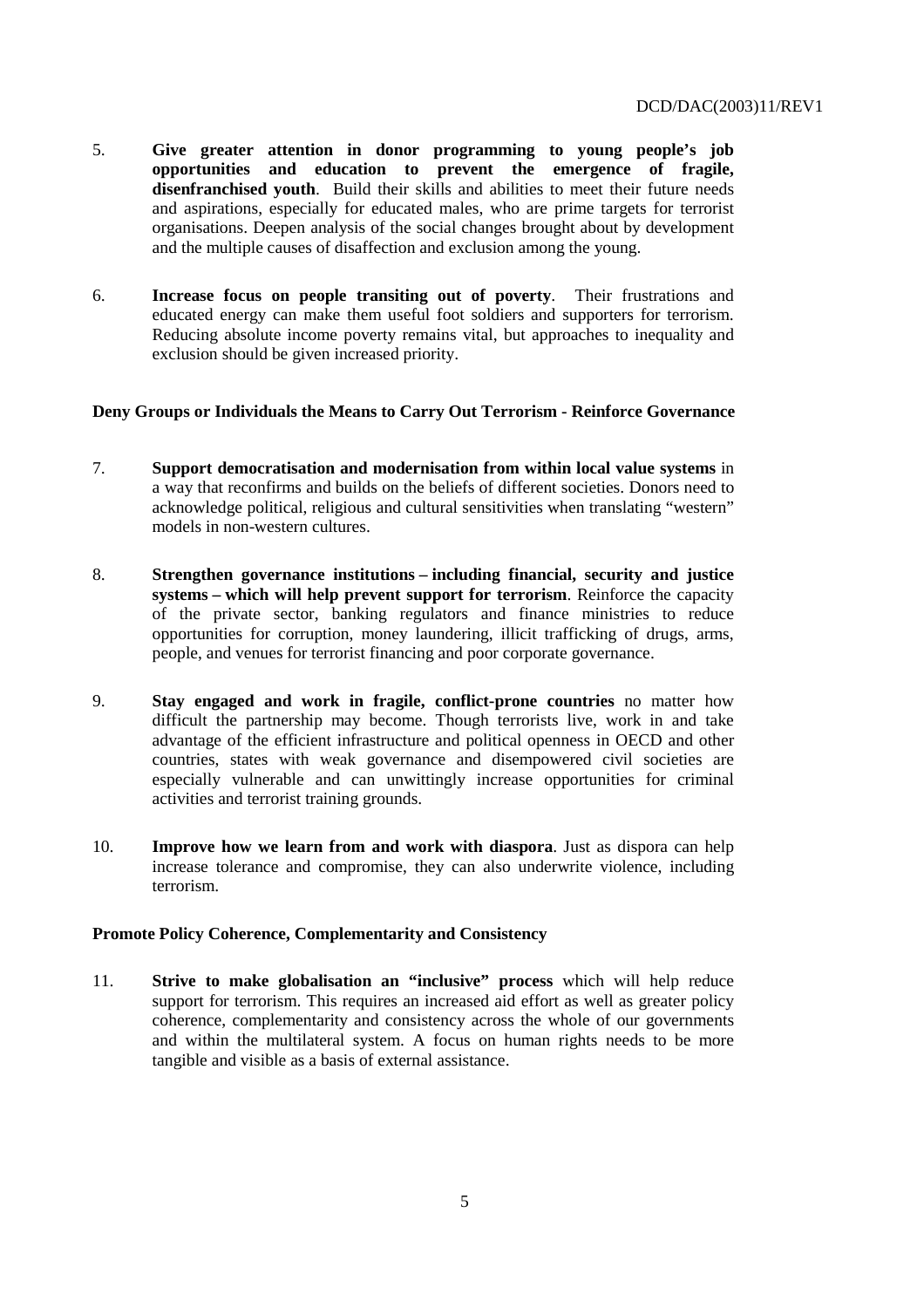#### **I. Introduction**

1. Tackling terrorism has challenged strategists, security experts, intelligence analysts and political leaders for centuries. Since the attacks of 11 September 2001 and widespread recognition of "international terrorism",<sup>1</sup> allies in the prevention struggle include financial analysts, bankers, arms control and bio-chemical experts, educators, communications specialists, development planners and religious leaders.

2. The international community, aid organisations, governments, the European Union, the United Nations system and the OECD have recently embarked on a series of reflections on how to best support global efforts to combat terrorism. The OECD addresses terrorism through a wide range of short, medium and long-term activities as described in "International Terrorism – An Update on OECD Work"2 . On-going work includes: insurance; biotechnology; chemicals safety; transport; corporate anonymity; schools and terrorism; nuclear installations; migration, tourism and development co-operation. Completed work covers economy-wide and trade impacts, financial markets, and lessons drawn from Central Asia.

3. The OECD Development Assistance Committee has held three senior level discussions on terrorism<sup>3</sup> in the last two years. This note covers possible roles and policy options for the donor community. It builds on the policies, principles and strategies agreed in the DAC Guidelines and Statement *Helping Prevent Violent Conflict* (2001). It synthesises insights and conclusions drawn from the three previous DAC papers and a series of discussions with conflict prevention, development co-operation and terrorism experts. It draws in particular on two workshops in 2002 – one held by the CPDC and another held by Switzerland and Germany, reviewing current knowledge on international terrorism and potential prevention roles for development co-operation<sup>4</sup>.

#### **II. What Role Can Development Co-operation Play in Helping to Prevent Support for Terrorism? Policy Options for Donors and their Governments**

4. To better understand terrorism, it is important to consider its characteristics. Support for terrorism comes from hatred born of exclusion, ignorance and prejudice, injustice and alienation, feelings of helplessness and despair. Terrorist leaders feed on these factors and exploit them, gathering support for their organisations and acts. Some terrorists and their "sleeper cells" live and work in OECD countries, taking advantage of efficient infrastructures and political openness. Terrorists are extremely adaptable. They use to their advantage their surrounding circumstances – locally, nationally, regionally and internationally. Their ultimate defeat is linked to establishing robust and inclusive political and economic processes, building social justice and peace, and removing exclusion nationally and internationally.<sup>5</sup>

5. Terrorism is a form of violent conflict and conflict prevention is an integral part of the quest to reduce poverty<sup>6</sup> (cf. paragraph 21). Development co-operation cannot and should not target individual terrorists nor "combat" their networks. Nor would development co-operation directly address *all* the "root causes" of terrorism. They vary over time and may fall beyond the direct realm of Official Development Assistance (ODA). As the OECD-wide effort demonstrates, other parts of government are responsible for many pieces of this puzzle.<sup>7</sup>

6. However, development co-operation *does* have an important role to play in helping to deprive terrorists of popular support and addressing the conditions that terrorist leaders feed on and exploit. Many conditions that allow terrorists to be politically successful, build and expand constituencies, find recruits<sup>8</sup>, establish and finance terrorist organisations, and secure safe-havens fall within the realm and primary concerns of development co-operation. Donors can reduce support for terrorism by working towards preventing the conditions that give rise to violent conflict in general and that convince disaffected groups to embrace terrorism in particular.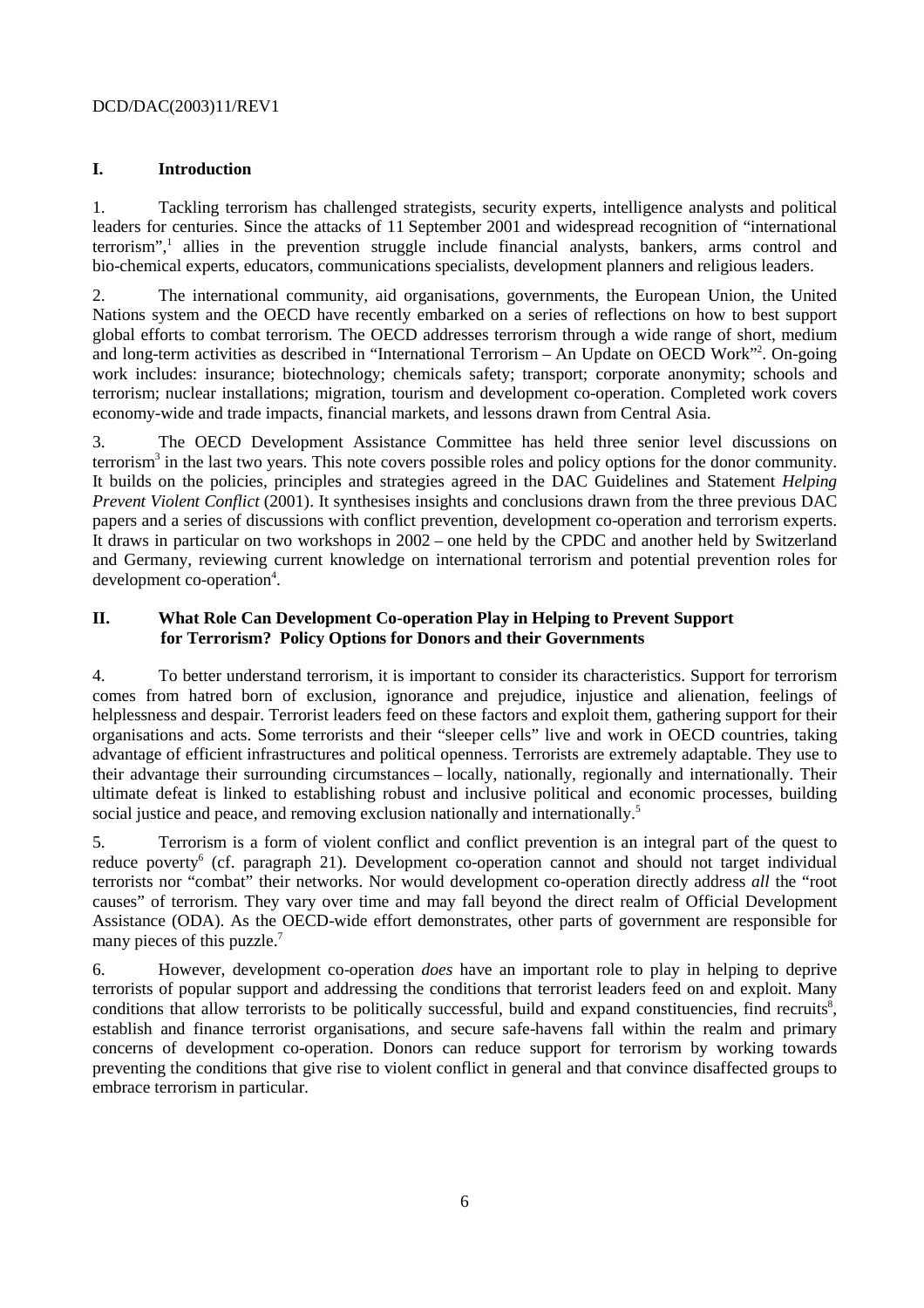7. Targeted programmes already underway can form an important part of a strategy to help prevent the enabling environment for terrorism, within the overall aid focus of poverty reduction. However, in the context of the new forms of "international terrorism", it is not simply a question of donors doing better what they have already committed to do. Applying a development co-operation lens to terrorism prevention has implications for key policy and programme areas that may require donor agencies and their governments to calibrate approaches to efforts already underway (cf. paragraph 33). This may have implications for priorities including budget allocations and levels and definitions of ODA eligibility criteria, keeping in mind the poverty reduction objective and that ODA comprises "official concessional flows that have the economic development and welfare of developing countries as their main objective".<sup>9</sup> The private sector also has a role to play and may need to adjust policies and practices.

8. More specifically, in the framework setup by the UN task force on terrorism $10$ , development co-operation can help to:

- Support structural stability.
- Dissuade disaffected groups from embracing terrorism.
- Deny groups or individuals the means to carry out acts of terrorism.
- Sustain coherent, broad-based international co-operation in the struggle against terrorism.

#### **A. Bolster Long-Term Structural Stability**

9. Exclusion is often linked to problems with structural stability. This requires, and is supported by, mutually reinforcing development goals that foster: poverty reduction; respect for human rights and the rule of law; sound political development; inclusive globalisation; peace, environmental sustainability; and economic and social well-being. Structural stability is best achieved through voluntary co-operation between individuals, groups and communities supported by dynamic and representative political structures including accountable security systems - capable of managing change and resolving disputes through peaceful means. Achieving it can help remove support for terrorists and their organisations.<sup>11</sup>

10. Donors and their governments should better use development co-operation to underpin long-term structural stability. This demands paying closer to attention to the forces that undermine it and give rise to active engagement, passive support and sympathy for terrorist violence.<sup>12</sup> Donors should:

- **Reduce exclusion and bolster structural stability by implementing** the universally embraced Millennium Development Goals and DAC guidance contained in: *Shaping the 21st Century Strategy*; *Helping Prevent Violent Conflict; Strategies for Sustainable Development; Strengthening Trade Capacity for Development; and Poverty Reduction; DAC Orientations on Participatory Development and Good Governance* and work on governance approaches to difficult partnerships; and *DAC Guidelines for Gender Equality and Women's Empowerment*.
- **Develop shared, systematic analyses of grievances, social and political dynamics and vulnerabilities, and make better use of warning signs** including human rights abuses against women and men. These grievances can create fertile ground for support for terrorism<sup>13</sup>.
- **Strengthen donor governments'** co-ordination approaches to dealing with governments, or representative voices, in even the most difficult and fragile countries.
- **Help ensure that strategies to fight poor governance, conflict and terrorism** are coherent and co-ordinated, and consistent with human rights norms and standards.
- **Ensure that humanitarian assistance activities provide positive and constructive environments**. Providing basic needs should be balanced by long-term stabilising factors such as education that promotes tolerance and peace.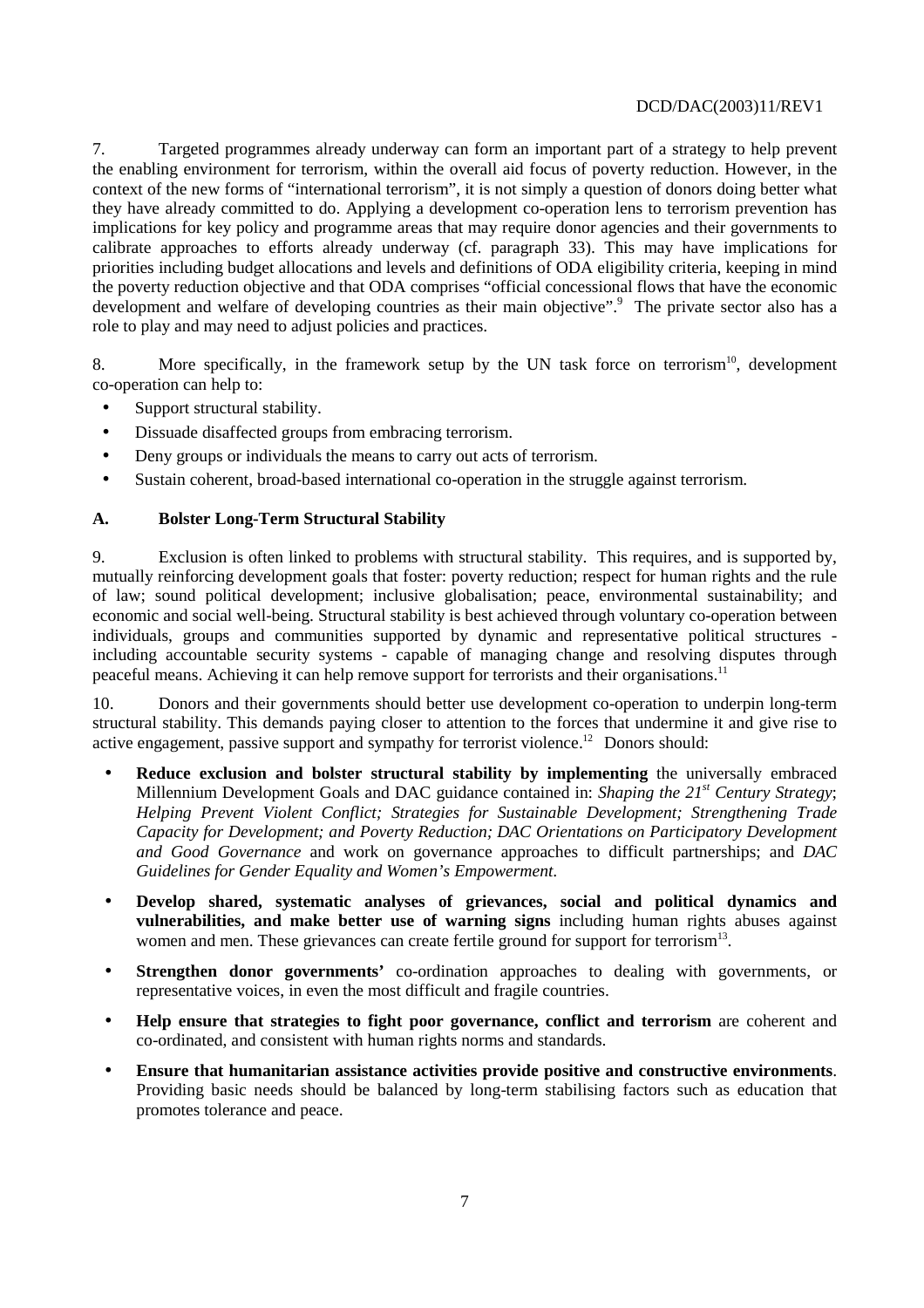#### **B. Dissuade Disaffected Groups from Embracing Terrorism and Other Forms of Violent Conflict**

11. To dissuade disaffected groups from supporting terrorism, a complex series of actions is required: norm setting, protection of human rights, communications, dialogue, etc. The objective is to convince these groups of the value of human dignity, including their own. They need to understand how to affect change within "the system" because they are a part of it. Destroying it cannot be seen as the only recourse. Development co-operation can provide alternatives and must communicate them widely.

#### *Promote advocacy and public dialogue, use information and media as tools to prevent violence*

12. Information is essential to helping governments, groups and civil society formulate ideas, judge and evaluate situations and to seek peaceful compromises. The media – radio, internet, television, movies and the written press – can be important in the fight against extremism and terrorism. It is important to foster free media and dialogue, particularly around issues that touch on culture, religion, faith and values. This is essential to shaping transformation processes in all countries.

13. Therefore, donors, in partnership with communities and governments in developing countries, need to actively help to:

#### *Dialogue and Advocacy*

- **Promote or sponsor advocacy and dialogue**<sup>14</sup> among governments, business, civil society groups and communities to think through how to:
	- **Develop public education campaigns** that stress the value of a dignified life, human rights (including those of the poor, women and children), and the terrible human, economic and political consequences of terrorist acts.
	- **Use eminent persons, including religious figures, as well as victims of terrorism, to strengthen** public awareness, outreach and information campaigns. These could work on promoting popular understanding, by women and men, that human rights for all are integral to cultural diversity and religious beliefs, not the opposite.<sup>15</sup>
	- **Address exclusion issues** and how these can contribute to support for terrorism. (e.g., Urbanisation is often a positive development engine. Managed poorly, it can also have potentially devastating effects on insecurity, despair, radicalisation, loss of community "belonging" and ultimately, popular support for terrorism.)
	- **Support groups that encourage and promote peaceful political change** to reduce the constituency and the strength of terrorist organisations. This is especially important at the community level**.**
	- **Consult specifically in regions that have been plagued by terrorism** on the most effective policies and strategies for eliminating/controlling terrorism.
	- **Ensure that dialogue processes extend to all parts of a given country/region** to maximize participation.

#### *Media*

- **Work with local leaders (governmental and non-governmental) on public information strategies** to help them appropriately harness information technology and communications systems (including the internet and enhanced education systems) so they reach populations that might otherwise support or sympathise with terrorists.16
- **Build positive capacity in the media by assisting education for journalists and support to newspaper**, radio, television and film industries. This would help them provide access to divergent views while promoting tolerance, compromise, mutual respect and human dignity. This should help counter attempts by terrorists to use information systems as key weapons of propaganda.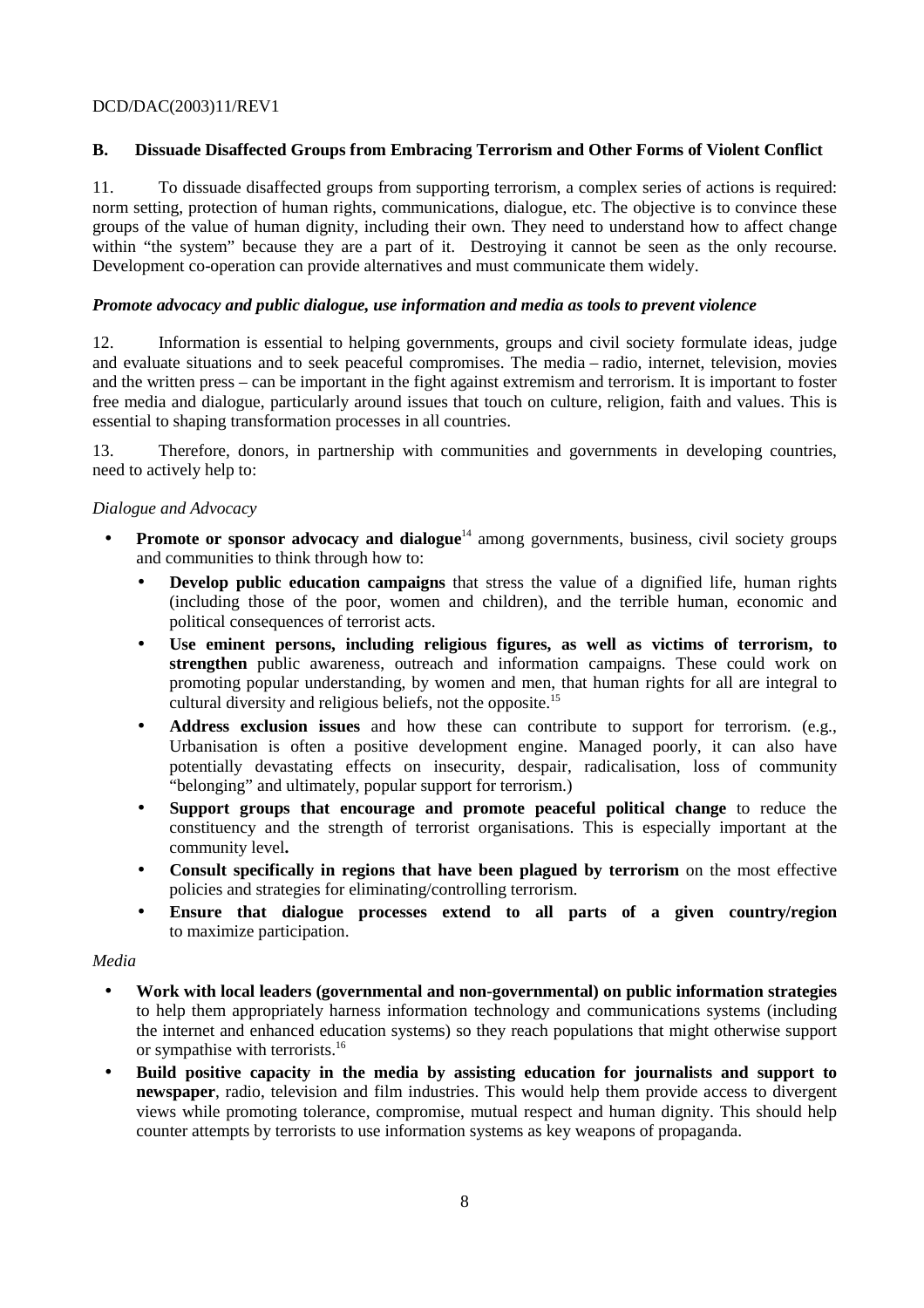#### *Faith systems and religious groups*

14. Interviews with terrorists from Christian, Hindu, Jewish and Muslim groups reveal that religion is often used as a vehicle to articulate political and economic grievances. 17 Donors need to work with local religious groups, better understand belief systems and avoid eschewing them. Some donors have long experience in building these relationships. In particular, donors should:

- **Help democratically-minded, moderate change agents to build bridges between religious and cultural communities** so that the process of 'secular' modernisation of the State does not destroy cultural, religious and community connections. This can help reduce the constituency and the strength of terrorist organisations, especially at the community level.
- **Promote inter-ethnic, intra- and inter-faith dialogue**. This is important, as religion can be a strong unifying force.
- **Be aware of fundamentalist rhetoric** and realise that terrorist leaders win adherents when they can argue that there is little to live for in this world and more to look forward to in the next. And the leader's job is made easier when recruits require little convincing because their own assessments of their personal status and opportunities is grim.

#### *Prevent the emergence of fragile, disenfranchised youth*

15. Looking at terrorism through a development co-operation "lens" calls for renewed attention to social analysis, employment generation and education<sup>18</sup>. This is not to imply that lack of access to resources and poverty of employment prospects, choices, and skills are "prerequisites" for support to terrorists, or translate into support. But they are part of enabling conditions.

#### *Employment*

16. Evidence to date shows that terrorist leaders find supporters and foot soldiers among men between the ages of 14 and 30, who can be poorly or well-educated, often with few employment prospects. The lack of economic and employment opportunities is increasing for a growing percentage of young populations, including the relatively educated, in many regions of the world. These young people, through modern communications technologies, clearly perceive a gap between their own prospects and others'- in their own countries and elsewhere. This can lead to feelings of frustration and despair.

#### *Social analysis*

17. Social analysis, including the use of a gender lens, would help shed light on the relative susceptibility of young men and women to radical or fundamentalist ideology and behaviour. It would, for example, help clarify perceived "humiliation" and "loss of honour" that can lead to extremely violent desires for revenge and honour crimes. Feelings of humiliation have little link with terrorism directly, but they can contribute to the desire to be part of a system or group that "seeks justice and retribution" and make them more susceptible to embracing terrorism.

#### *Education*

18. When education spreads faster than jobs, it can be destabilising and increase the risk of social unrest in some cases. This phenomenon may heighten awareness of inequities and disparities, and breed frustration. In others, it can create important reservoirs of educated talent to fuel growth when policies or opportunities change. When educated youth live in restrictive political systems, they may voice their opposition by targeting foreign, rather than local or national "culprits".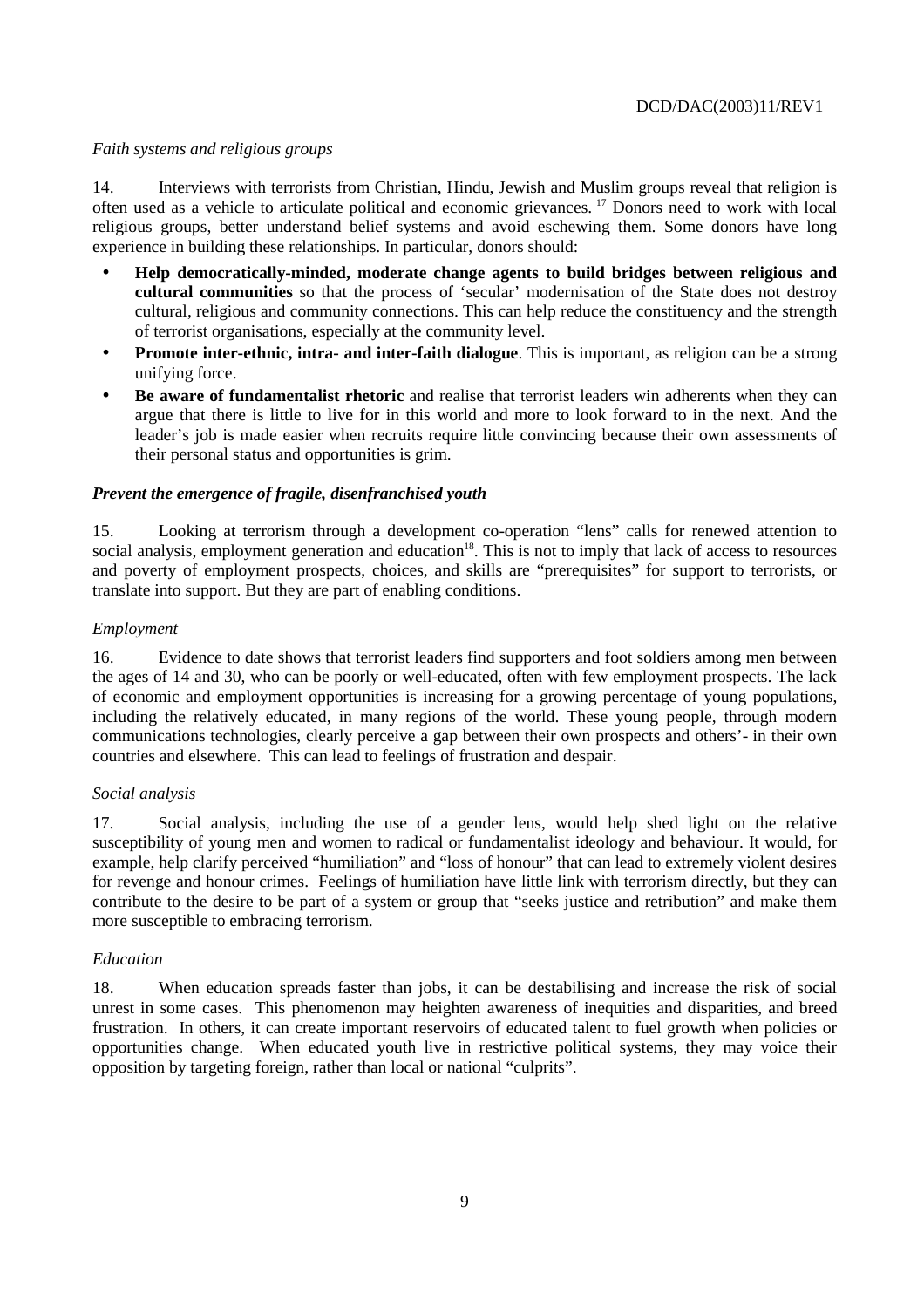- 19. Donors should work with partners in government and civil society to:
	- **Place greater emphasis on youth and their ability to meet their future needs**, their prospects, their skills, and the feasibility of their aspirations.
	- **Improve analysis of the social changes** brought about by development and the multiple causes of disaffection and exclusion among the young (educated). Such analysis would take into account gender issues, perceived humiliation and the types of education received, including during periods of humanitarian assistance that may last a long time.
	- **Establish creative and dynamic employment structures and schemes for youth**, perhaps especially urbanised youth, while recognising problems of fiscal sustainability. Donors may need to expand their knowledge in this area, where the International Labour Organisation has long experience.
	- **Improve the quality of education** in national, religious and private schools by promoting:
		- More in-depth reflection by partner governments on education systems and the content and purpose of education curricula, two highly sensitive areas. This should draw fully on views from communities and individuals<sup>19</sup>, with support from donors.<sup>20.</sup>
		- Better understanding of the connections between moderate forms of religion (including Islam) and education, and encouragement of charity and religious schools that promote practical skills knowledge and tolerance.
		- Using gender analysis in setting school curricula and methodologies to help ensure that different needs and expectations are met.
	- **Support young people in seeking creative solutions for bridging traditional value systems and modernisation** through education.
	- **Support local capacity to confront situations where reality falls short of expectations**. Reflect further on how to reinforce on-going efforts underpinned by implementing the policy directions provided in the DAC Guidelines, in particular *Helping Prevent Violent Conflict*.

#### *Help defuse support for terrorist networks through poverty reduction efforts*

20. Although international terrorist leaders and terrorists are often the disaffected, ideologically motivated children of the educated middle class, they exploit insecurity factors and profess the cause of the frustrated, the poor and the politically and economically excluded (real and perceived) in order to gain recruits for their cause. <sup>21</sup> These "conditions" also relate to dimensions of poverty<sup>22</sup>, both relative and absolute, even though most poor countries do not experience terrorism, supply nor support terrorists. It is nevertheless important to bring together efforts to fight poverty and terrorism.

21. Donors should **emphasise and implement the recommendations of the DAC** *Guidelines on Poverty Reduction*. They stress that efforts to empower the poor to exercise their human rights and to have voice, to facilitate access to basic services, education and employment, to strengthen their capacity to pursue sustainable development, and to help them cope with risk and vulnerability are key to fighting poverty. Maintaining support service to the poor through a pragmatic selection of the governmental and nongovernmental agencies that share a commitment to poverty reduction and human rights and help them strengthen their capacity is vital. And eradicating poverty is essential for global security and prosperity and helps reduce the potential for violent conflict in society. $^{23}$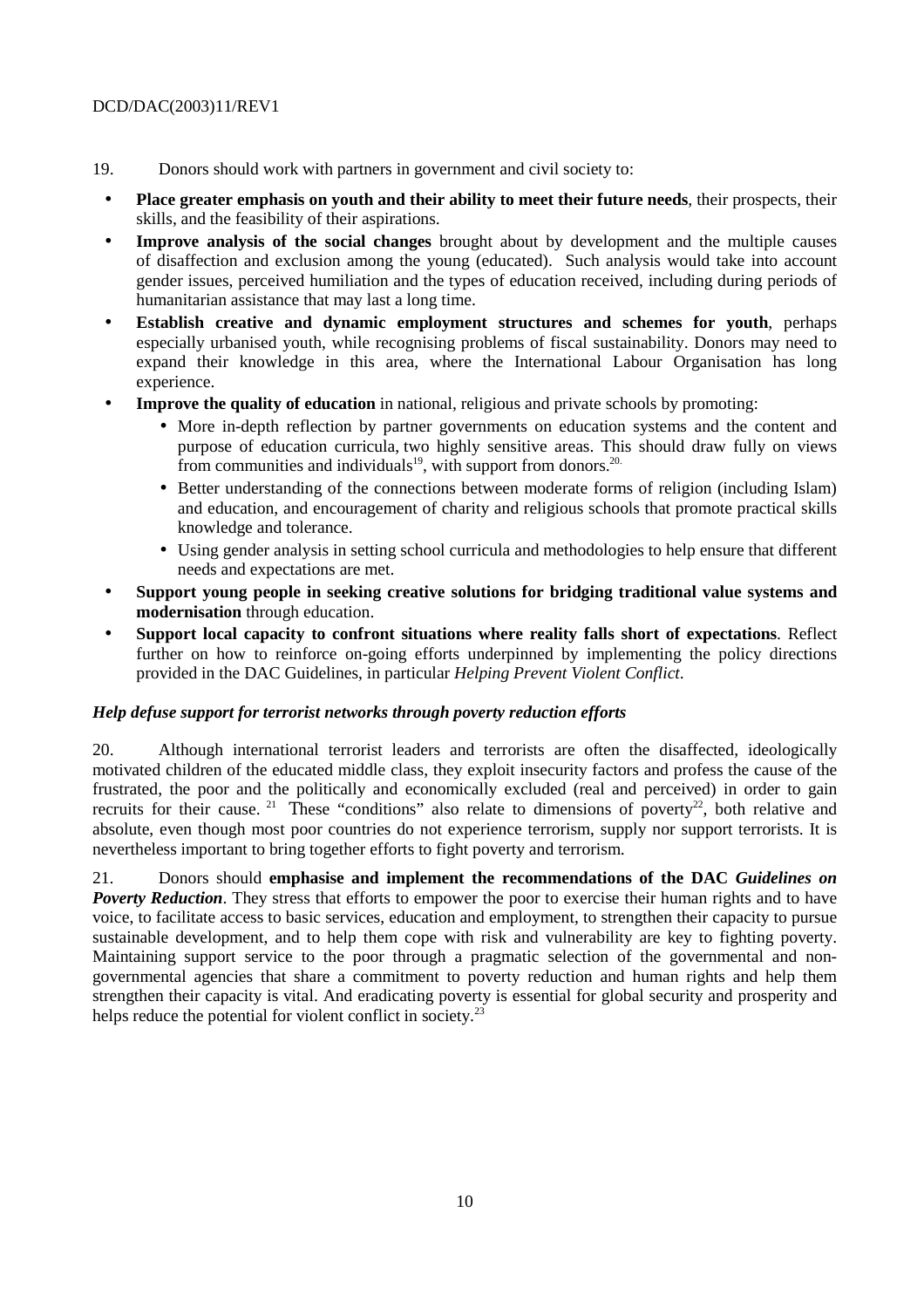### **C. Deny Groups or Individuals the Means to Carry Out Terrorism: Reinforce Governance**

#### *Strengthen political governance and work with fragile countries and failed states*

22. Democratisation processes and well-governed governments undercut the will to support and use terror. They do this through a capacity to harness the positive elements of globalisation, deliver services, inspire confidence and provide institutionalised means for people to express themselves without resorting to violence.

23. Weak, ineffectual or non-existent governance systems can generate fragile countries prone to conflict with rising, violence-based extremism and instability. The precarity of their political development, government structures and civil society can render them more vulnerable to radicalisation, less able to deal with illicit activities (e.g., training camps), and more likely to provide the environment in which terrorists are recruited and supported. As the DAC agreed, the international community should adopt explicit strategies to address countries prone to conflict, including those that represent difficult partnerships for donors. 24

24. All actors can support strategies that are directly relevant to denying terrorist groups the fuel they need to recruit adherents and carry out their acts *in any country* by working to:

- **Promote the enabling conditions that make political systems more responsive** to the voice and legitimate interests of all people,<sup>25</sup> and integrate concerns around preventing terrorism into democratic governance programming, e.g.:
	- Use community-driven development to support capacities to resist fundamentalism.
	- Review options for political reconstruction with a focus on conflict prevention, governance and security system reform.<sup>26</sup>
	- Generate options for reform in fragile, collapsed states where formalised government-togovernment development aid may not be an alternative and try to stay engaged.
- **Strengthen the rule of law** nationally and internationally through development policies that:
	- Encourage the ratification and implementation of international standards and conventions for combating terrorism – complemented by relevant changes in national legislation.
	- Support systems to deal with legal, judicial, and law enforcement issues relevant to international terrorism. This would range from extradition treaties to sentencing policies for terrorist crimes, enhancing witness protection programmes, addressing corruption, strengthening capacity of law enforcement agents and judicial systems – while ensuring accordance with human rights.
	- Support anti-discrimination measures that reduce the inclination to engage in extreme violence.
- **Improve the security system, as part of governance and public sector reform**. This includes special attention to prison systems, which evidence suggests are prime areas for radicalisation and recruitment and/or training of terrorists.
	- Continue efforts to better define ODA eligibility categories in relation to peace and security issues, as the Guidelines on *Helping Prevent Violent Conflict* advocate.

#### *Strengthen financial governance systems*

25. Specific development programmes can help remove the financial means for committing terrorist acts through programming that helps countries implement UN Resolution 1373 against terrorist financing and the OECD Financial Action Task Force's "Eight Special Recommendations on Terrorist Financing"<sup>27</sup> Donors can help to:

• **Build capacity of finance ministries and banking regulators** to reduce opportunities for corruption<sup>28</sup>, money laundering, illicit trafficking of drugs, arms, people and illegal venues for terrorist financing.<sup>2</sup>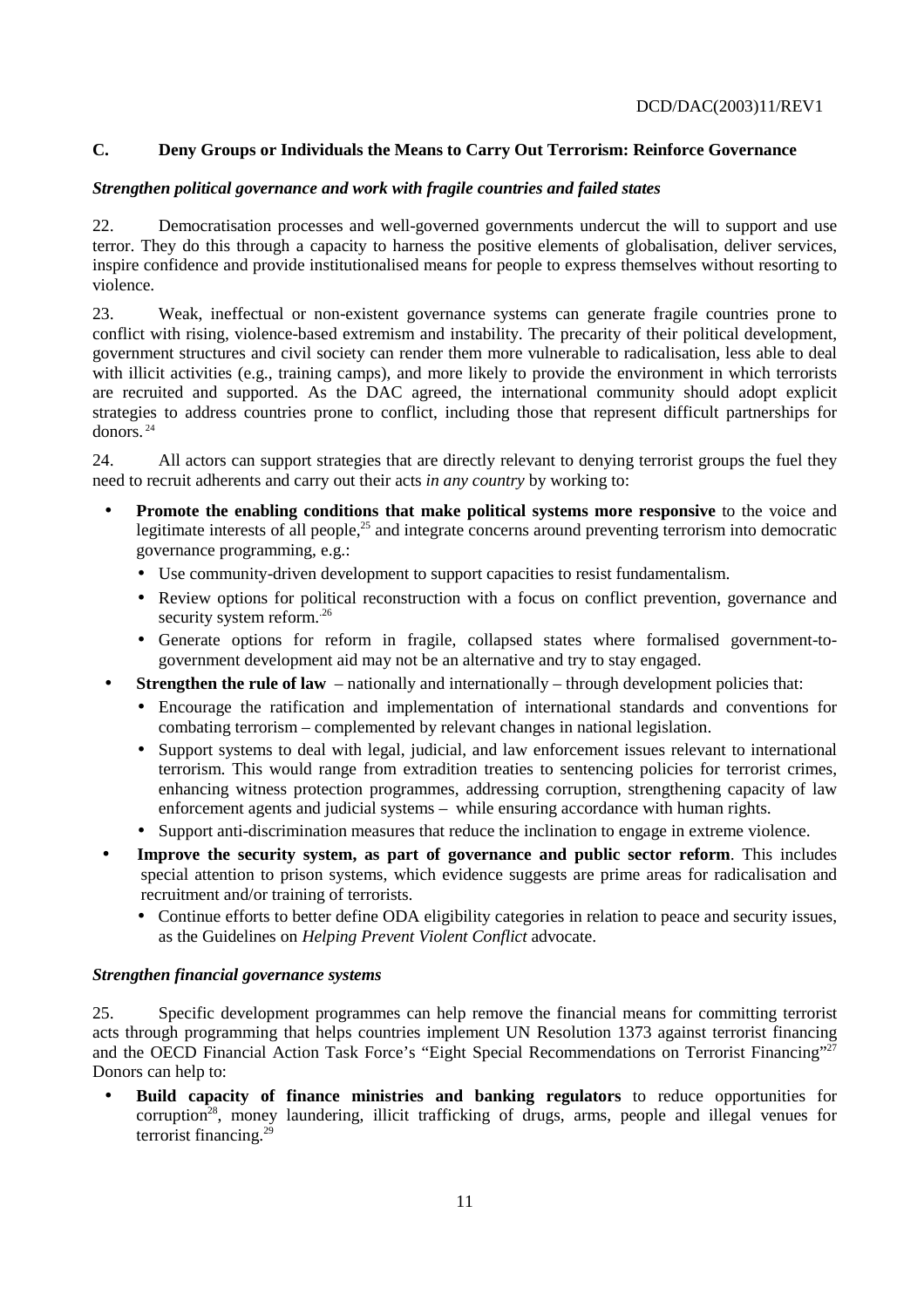- **Devise alternative approaches to informal financial structures** linked to terrorist financing networks. Evidence also suggests that financing for terrorist networks emanates from all over the world, including from or through some businesses in OECD countries and non-ODA recipients.<sup>30</sup>
- **Reinforce the role of the private sector**: help partner governments establish transparent mechanisms for encouraging domestic and international corporate responsibility, guided by an informed commitment to guard against side effects of investments that impact negatively on local and national structural stability and that may unwittingly play into the hands of extremists, or finance terrorists. $31$

#### *Harness diaspora as development partners*

26. The potential contributions (financial and moral) to development from the moderate mainstream of diaspora communities is largely unexplored, though *Helping Prevent Violent Conflict* and the DAC High Level Meeting paper on difficult partnerships touch on this issue. There can be little doubt that diaspora are intricately involved in the social life, finances and economy of their home countries and communities and have the potential for *constructive* or *destructive* engagement. In some cases, they have been financiers of violent conflict, including terrorism. In others they play important roles in reconstruction efforts in their home countries, in Afghanistan for example.

27. To promote constructive contributions, donors should work to:

- **Include and consult with diaspora communities more prominently** to ensure that their diverse views and opinions about their home land inform the activities and decisions of other actors - such as other governments, bankers and financial regulators, businesses and donors.
- **Promote information sharing** amongst diaspora communities so that they have up-to-date information on the current situation in their "home" country.

#### **D. Strive for Coherent, Complementary and Consistent Policies: Sustain Broad-Based International Co-operation and Reinforce Inclusive Globalisation**

28. The globalisation of the international economy brought about a rapid increase in the movement of transnational goods, services, capital, and information technology. This dynamic is highlighting major societal disparities in wealth and opportunity, consequently fostering political, ethnic, ideological and religious extremism in regions, countries and groups feeling left behind. Part of international terrorists' appeal comes from their stance as "anti-globalisation" or "defenders" of traditional ways. They claim to counter the perceived invasive onslaught of the "West" and its material, secular, "modernist" and cultural "imperialism"<sup>32</sup> To combat this, globalisation must be perceived as, and be, an "inclusive" process.

29. OECD governments and their aid agencies need to understand and correct policy inconsistencies and incoherence. They should take a "whole-of-government approach" to combating terrorism and:

- **Strive to promote inclusive globalisation** within a framework of tolerance and mutual respect and think through exclusion issues.
- **Commit at policy and operational levels to encouraging work among trade, commerce, development, defence and foreign policy communities**, etc. so that national policies are coherent, for example regarding arms sales or other trade and business deals that feed violent conflict and terrorism. This can involve difficult but creative tensions.
- **Recognise that development co-operation plays a key role in understanding and responding to the factors associated with support for terrorism**.
- **Share information across departments** to strengthen situation assessments and planning. Development agencies play a special role in delivering important information about alarming developments, perceptions on the ground, radicalised behaviour and increasing dissatisfaction. They should include "terrorism-warning indicators" in current early warning mechanisms and conflict analyses.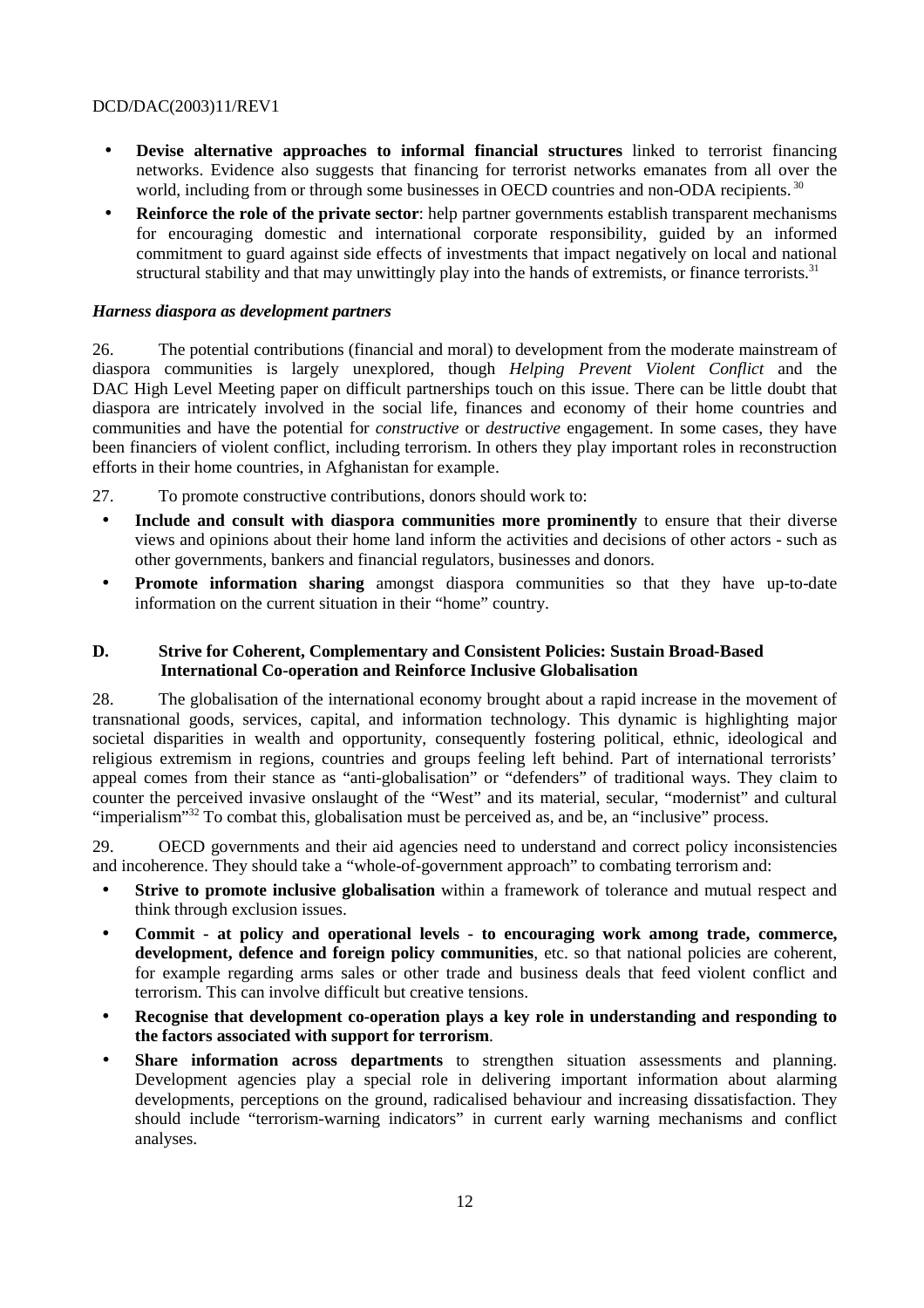30. On-going research *by other parts of government* would be useful for aid agencies. This includes analysis of: the distinguishing characteristics of terrorist leaders and followers; the environment they operate in; the structure of terrorist organisations; and the techniques they employ to use globalisation to support their operations (e.g. financial transactions, migration, the role of diaspora, information flow, transhipment of materials, etc.).

31. Though development agencies are not in the forefront of the fight against terrorism, they are the "voice of development" and represent long-term development interests within their own governments. Donor agencies and governments overall need to have humility about what their actions can achieve, recognising the limited role that aid plays in the short term.

#### *Ensure consistency in aid: review delivery mechanisms*

32. Deficits in development progress – often misidentified as deficits in development co-operation – can encourage the radicalisation of potential terrorist sympathisers. Aid is a tangible "change actor" in the field and can be stigmatised as a symbol of "loss" of local norms and values. Donor governments need to be sensitive to the unintended negative consequences of their assistance and carefully consider how that aid is delivered and perceived.

33. Any necessary priority changes and budget reallocations related to terrorism prevention should be based on in-depth analysis of needs and potential impact. On-going attempts to improve aid effectiveness must not be forgotten, though it is not easy to gauge the impact of programmes on support for terrorism. Working out how to do this will also diminish the real risk that development aid becomes "simply" an instrument of geopolitical and/or military interests.

34. There is a need to take a regional and a country-specific view in planning and implementing aid programmes. Countries often cause conflict or are affected by it in neighbouring countries.

#### *Some specific areas for improved collaboration*

#### *Trade*

35. Donor agencies can encourage their governments to address the incoherence between the OECD market-led, free trade model and the perceived bias of the multilateral trading system against some developing countries. This perceived bias includes OECD countries' trade related subsidies and barriers in areas such as: agriculture, textile and movement of labour as well as intellectual property rights (e.g., pharmaceuticals). Action here would require taking serious account of developing countries' concerns in the Doha Development Agenda. There is no one-to-one relation between trade policy and terrorism. But more development-friendly trade policies would promote globalisation as a process with positive impact on poor countries and for the poor.<sup>33</sup>

#### *Human rights, security and the private sector*

36. The treatment of countries that commit human rights abuses, crimes against humanity and other atrocities is another area for improved consistency. OECD governments might overlook severe abuses taking place because they need co-operation from that particular country's government; but there needs to be "whole-of-government" policy responses to such countries.

37. Another potential area for policy incoherence can be noted in relation to short-term security and political exigencies in the campaign to eradicate terrorism. Balancing security and freedom carries risks. Western governments fighting terrorism must carefully avoid behaviours that restrict liberties to an extent that impedes democracy and the rule of law and reinforces the negative image that terrorists try to promote.

38. Aid agencies can help their governments reinforce the private sector's ability to deny terrorists and other criminals the means to act. They can work with other parts of their governments to improve corporate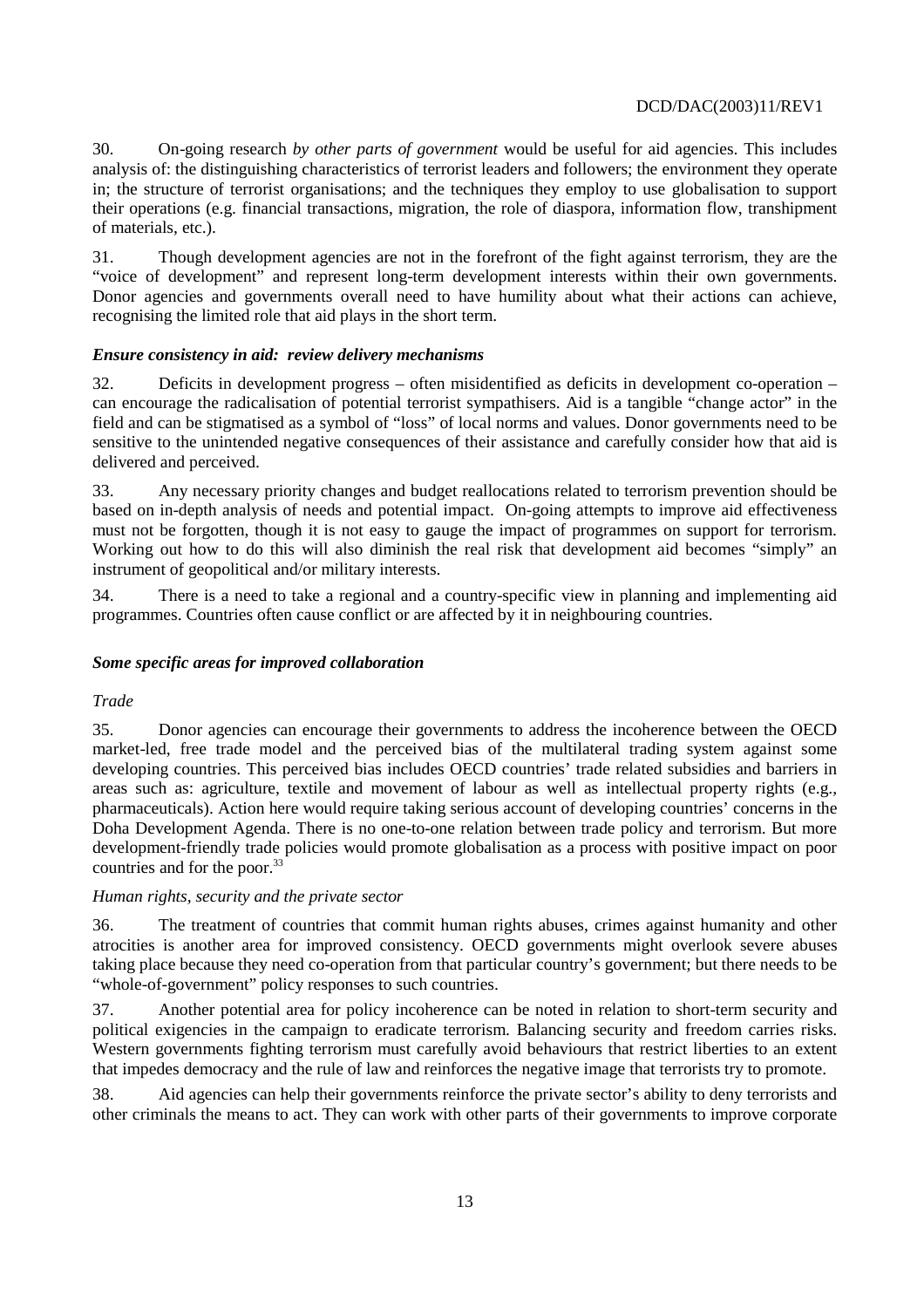governance and to encourage multinational and other businesses to better understand the cultural and political impacts of their behaviour and communications strategies $34$ .

#### **III. Conclusion**

39. Applying a development co-operation lens to terrorism prevention reconfirms the important visions and agreements set forth by the DAC in the last ten years. The key entry points for action are highlighted in the policy statement. To follow up on some action points, the OECD Development Cluster, led by the DAC, should work with other parts of the OECD to:

(i) Continue to deepen understanding about how to develop complementary, coherent and consistent OECD policy advice (via workshop from new policy coherence unity in SGE). (ii) Track donor activities and financial disbursements towards preventing terrorism, pull together experiences thus far, and review ODA eligibility criteria. (iii) Commission other work in the DAC subsidiary bodies. The DAC CPDC should continue to work on mainstreaming conflict prevention, security system reform and corporate social responsibility and governance.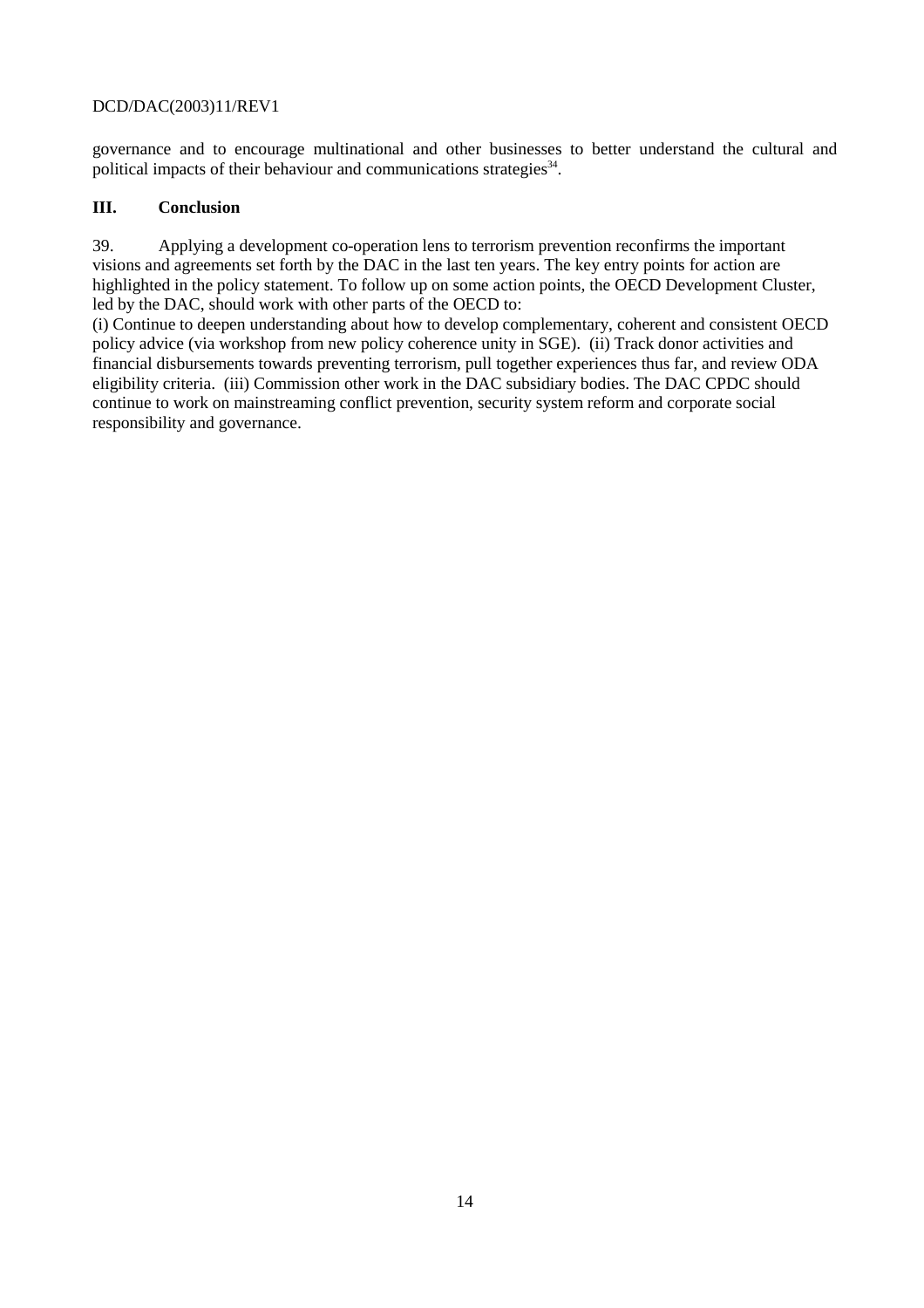#### **BIBLIOGRAPHY**

DAC CPDC workshop on terrorism prevention and development co-operation (September 2002). German-Swiss workshop on terrorism prevention and development co-operation (November 2002).

#### **DAC Documents**

"Preventing Terrorism: the Role of Development Co-operation"[DCD/DAC(2002)12/REV1].

"Development Co-operation in Difficult Partnerships" [DCD/DAC(2002)11/REV1].

"Development Co-operation Responses to Terrorism"[DCD/DAC(2001)25/REV2].

"Poor Performers: Basic Approaches to Supporting Development in Difficult Partnerships" [DCD/DAC(2001)26/REV1]. "ODA Demand and Supply" [DCD/DAC(2001)29/REV1].

#### **OECD Documents**

"Transport Security and Terrorism: Note on Action Taken and Policy Issues"[CEMT/CS(2002)20]. "The Impact of 11 September on Insurance and Reinsurance Markets in OECD countries" [DAFFE/CMF(2002)4].

"General Assessment of the Macroeconomic Situation"[ECO/CPE(2002)2]. "International Terrorism and OECD Work" [CES(2001)39].

#### **DAC References**

*Helping Prevent Violent Conflict* (2001). *Poverty Reduction* (2001). *Shaping the 21st Century :The Contribution of Development Co-operation* (1996).

#### **Other References**

"Beyond Slogans: How Can the UN Respond to Terrorism?" William G. O'Neill. (2002) "Defining Terrorism", mimeo. Roberto Toscano. (2002)

*"*Education, Poverty and Political Violence and Terrorism*"*, Alan Krueger, Jitka Maleckov, Princeton University. (2001)

"Effective Aid: In Depth Defence of International Security" CIDA/International Development Strategies. (2001) *11 September 2001 Terrorist Violence and Its Significance for Development Co-operation* (SDC Working Paper, May 2002, Berne, Switzerland.

"Failed States in a World of Terror", Robert I. Rothberg, *Foreign Affairs*, July/August 2002.

"Five Degrees of Separation: Terrorists and their Sponsors", Louise Richardson. Harvard International Review.

"Get to the Roots of Terrorism," Jessica Stern. Op-Ed, International Herald Tribune, April 24, 2002.

"Implications for Strategy," *Countering the New Terrorism*, Lasser et al. Rand Corp. (1999)

*Legitimacy and Legality: Key Issues in the Fight Against Terrorism*, The Fund for Peace, September 11 (2002)

*In the Wake of 9/11* – *The Psychology of Terror.* Thomas Pyszczynski, Jeff Greenberg et al. APA. (2003)

Report of the Policy Working Group on the United Nations & Terrorism, Annex A/57/273, S/2002/875. (2002)

"Rescuing the Refugees", Arthur C. Helton, March/April 2002, Volume 81, Number 2. (2002)

*September 11, One Year Later: A World of Change*. Policy Brief. Jessica T. Matthews.

Carnegie Endowment for International Peace. (2002)

"The Roots of Terrorism: Probing the Myths", Karin von Hippel. The Political Quarterly Publishing Co. Ltd. (2002) Tackling Terrorism Through Development Co-operation (draft). Karin von Hippel & Randolph Kent (2002) Terrorism and Conflict Prevention: What is the role of development co-operation. (paper) Jamal Benomar. (2001) "The walls have to come down." Kofi Annan, Op-Ed. IHT, 4 October, 2002.

"Towards a Comprehensive Peace and Security Policy Approach." Heidemarie Wieczorek-Zeul BMZ. (2002)

USAID's Role in the War on Terrorism; USAID Issue Brief No. 1, 2001; Bureau for PPC. James Clad. War on Terrorism or War on Poverty, Injustice, and a Culture of Violence: Development Assistance as a Source of Peace. (Paper) Takao Toda, JICA. (2002)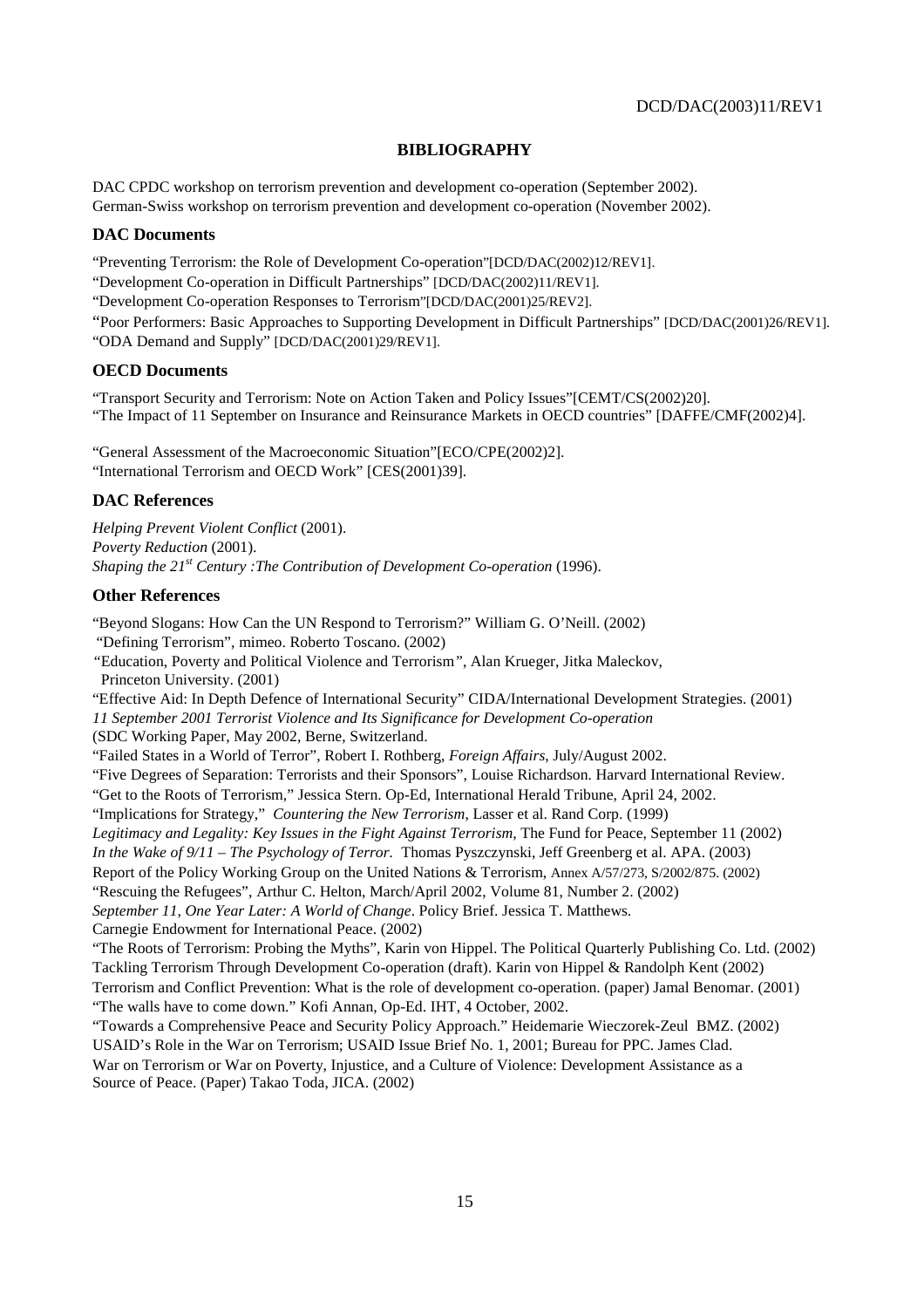#### **END NOTES**

- 1. Historically, terrorism has usually been committed at a "national" level (e.g. Beider-Meinhoff). "International" terrorism - where strikes go beyond the country or sub-region most directly concerned - appears to combine a complex blend of geopolitical and international objectives that can go beyond a single country.
- 2. "International Terrorism An Update on OECD Work" (Note by the Secretary General) [ECSS(2003)1].
- 3. As part of an OECD-wide initiative, the Development Assistance Committee (DAC) called on its Network on Conflict, Peace and Development Co-operation (CPDC) to help illuminate policy thinking on development cooperation's role in helping to prevent terrorism. Discussions took place in December 2001 at the DAC Senior Level Meeting (SLM), in May 2002 at the DAC High Level Meeting (HLM), and in December 2002 at the DAC SLM which requested the current note for endorsement in April 2003 at the DAC HLM. The DAC papers on this topic can be found under these codes: [DCD/DAC(2001)25/REV2], [DCD/DAC(2002)12/REV1] and [DCD/DAC(2002)27/REV1].
- 4. The terms "development assistance", "development co-operation", "donors", and "aid" in this note refer to external assistance from bilateral and multilateral aid agencies as well as from international non-governmental organisations and charities.
- 5. Drawn from "When societies fail terrorism steps in", IHT, 13 November 2002, Tuan N. Hassan Wirajuda.
- 6 *Helping Prevent Violent Conflict*, Ministerial Statement, page 13, OECD, 2001.
- 7. For example, law enforcement actions against terrorist leaders, and directly addressing global financial and other support structures are not covered directly by development co-operation. Refer to "International Terrorism – An Update on OECD Work" (Note by the Secretary General) [ECSS(2003)1].
- 8. Terrorists often hijack development problems as justification.
- 9 The full definition of ODA is available in the DAC Statistical Reporting Directives [DCD/DAC(2000)10] at www.oecd.org/dac/htm/dacdir.htm .
- 10. The United States and the European Union have devised definitions of terrorism. But the United Nations has not yet agreed on definitions of terrorism or distinctions between its forms, despite numerous UN conventions, particularly UN SC 1373 (2001) and UN SC 1456 (2003) and work underway in the General Assembly on a draft comprehensive convention against international terrorism and a draft international convention for the suppression of nuclear terrorism [(S/2003/191) UN Security Council Report of the SG submitted pursuant to resolution 1456(2003); "Report of the Policy Working Group on the UN and Terrorism" [A/57/273/S/2002/875].
- 11. For a definition of structural stability, see DAC Guidelines *Helping Prevent Violent Conflict*, 2001, Part II, p. 80.
- 12. Thomas Pyszczynski and Jeff Greenberg In the Wake of 9/11 The Psychology of Terror (2003).
- 13. Refer to Box 2, page 32 of *Helping Prevent Violent Conflict* for a list of early warning signs.
- 14. *Helping Prevent Violent Conflict* and its HLM Statement advocate dialogue as a key element of peacebuilding, reconciliation and justice issues. The points in this paper iterate new elements in relation to terrorism.
- 15. The United Nations' strategies for combating terrorism focus a great deal on understanding better how to encourage universal acceptance of, and respect for, universal human rights. Donors can play a role in this regard.
- 16. Williams G. O'Neill (idem). See also Helping Prevent Violent Conflict.
- 17. Jessica Stern, "Get to the Roots of Terrorism," International Herald Tribune, April 24, 2002 and also Thomas Pyszczynski, Jeff Greenberg et al, In the Wake of 9/11 – The Psychology of Terror (2003).
- 18. Charity-funded and religious schools, some supported by donors, exist in many countries, some with positive results. They can make up for grave lacunae in national education systems and often provide free or subsidised